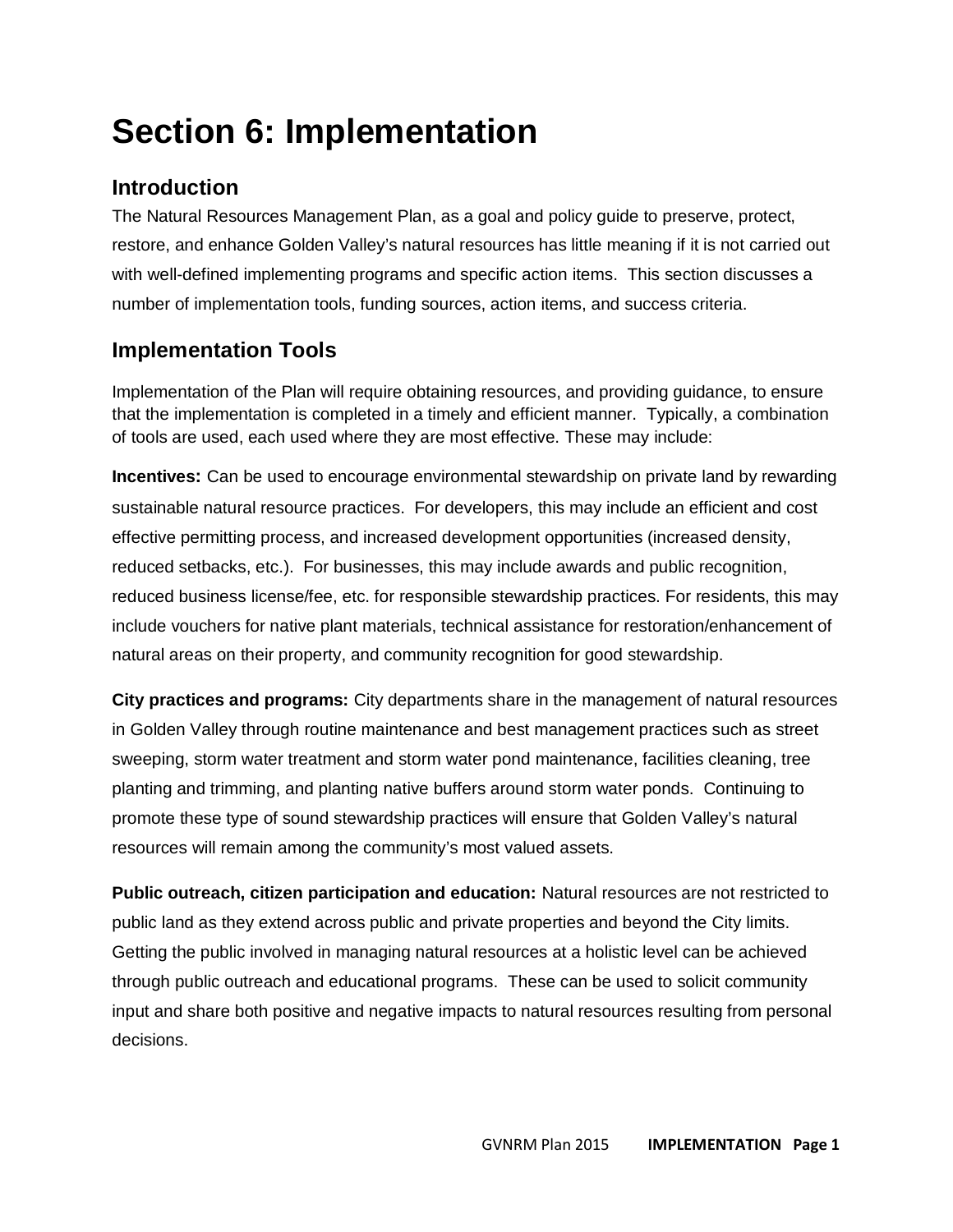The City should continue to share information through the City's website (www.goldenvalleymn.gov), newsletters, brochures, press release distribution to area newspapers, local cable TV, and other forms of social media, i.e., facebook, twitter, etc.

The City should also continue to encourage opportunities for citizen participation at all levels of the natural resource planning and implementation process. This can happen through the appointed citizen commissions and boards, attendance and participation at public meetings, and establishment of additional volunteer opportunities and programs.

A major goal of environmental and natural resources education is to help develop environmental awareness and stewardship in the community. Offering periodic community workshops on invasive species control, selecting and planting native trees and vegetation, or on creating wildlife (including pollinator) habitat, would not only provide an educational opportunity but a social venue for like-minded citizens. Other education methods may include website brochure or video downloads or airing educational videos on cable network, continuing to publish feature and educational articles in the newsletter, and hosting photographic contests specifically related to natural resources and sustainable management practices. Residents also like to come together as a community to celebrate various themes that include food, entertainment, and a cause; one theme could relate to what is of current importance, e.g., "community pollinators" or "the world of bees and butterflies".

**Nature Area Expansion/Land and Easement Acquisition:** The most effective method of ensuring that natural resources are managed according to City's standards is for the City to acquire easements or available land within the City to create new Nature Areas or expand existing areas if circumstances allow or opportunities arise.

While it would not be practical or economically feasible for the City to purchase and manage all natural resource areas, the City could identify the most ecologically diverse or valuable areas or corridors, prioritize them as most likely candidates, and work with consenting landowners and developers. Once acquired, the City should manage them according to adopted management practices.

**Regulations/Enforcement on private and public property:** Regulations/enforcement methods are often the most extensively used natural resource management tool used by city government. Common regulations include: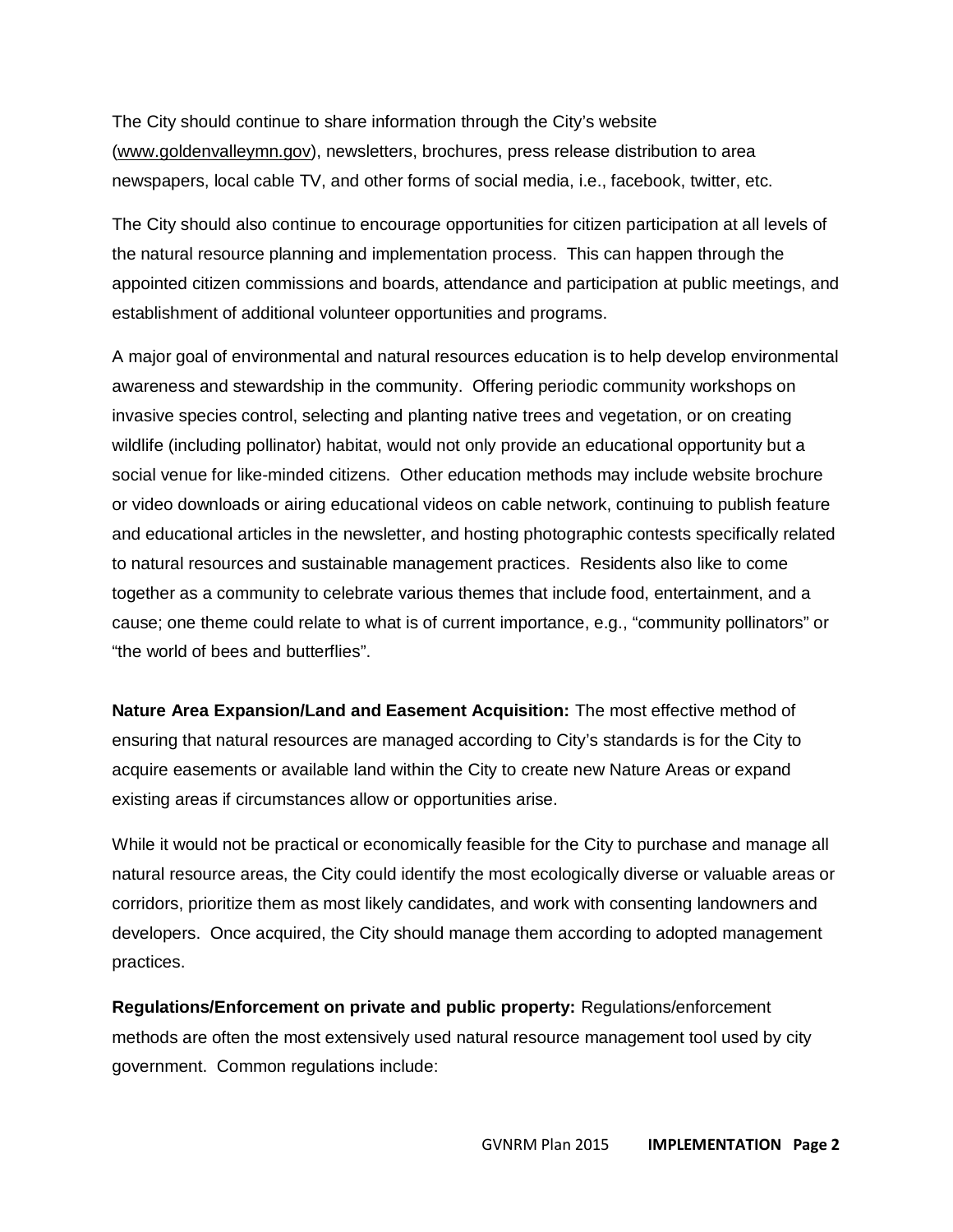- **Zoning**: Primary regulatory tool used by governmental units to implement planning policies. It also assists in the protection of natural resources while accommodating compatible human uses. The City may want to consider establishing an environmental or green corridor overlay zone to protect highly valued natural resources such as Bassett Creek or the Sweeney Branch of Bassett Creek.
- **Subdivision Ordinances:** Most widely used control mechanism. The purpose of the ordinance is to safeguard the best interest of the City, the homeowner, and the developer, encourage well planned subdivisions by the establishment of design and construction criteria; to improve land records by establishing standards for surveys and plats; and protect Golden Valley's natural resources including water resources and other environmentally sensitive areas of the city.

When combined with public education on property boundaries, rules, and consequences, the effectiveness of a regulatory management tool is increased. Enforcement of regulations should be authorized by City Code, supported by the City Council, and implemented by City Staff.

# **Funding**

#### **Capital Improvements Program**

A Capital Improvements Program (CIP) is a capital expenditure plan for a community's infrastructure and may include public buildings, streets/sidewalks/alleys, utilities and storm water systems, park and trail system and possibly the management of natural resources. The CIP may outline key natural resource related projects that the City plans to undertake in the next 5-10 years, and how they may be financed. The CIP is updated every year and anticipates projects and spending for a five year period. The City also has a biennial operating budget which is reviewed and updated every year. The approval process for the budget and CIP should include a review by the City Council to ensure consistency of the projects with other elements of the plan. It is anticipated that implementation of the NRMP may require an increase or reallocation of existing funding in the natural resource sections of the operating budget and CIP.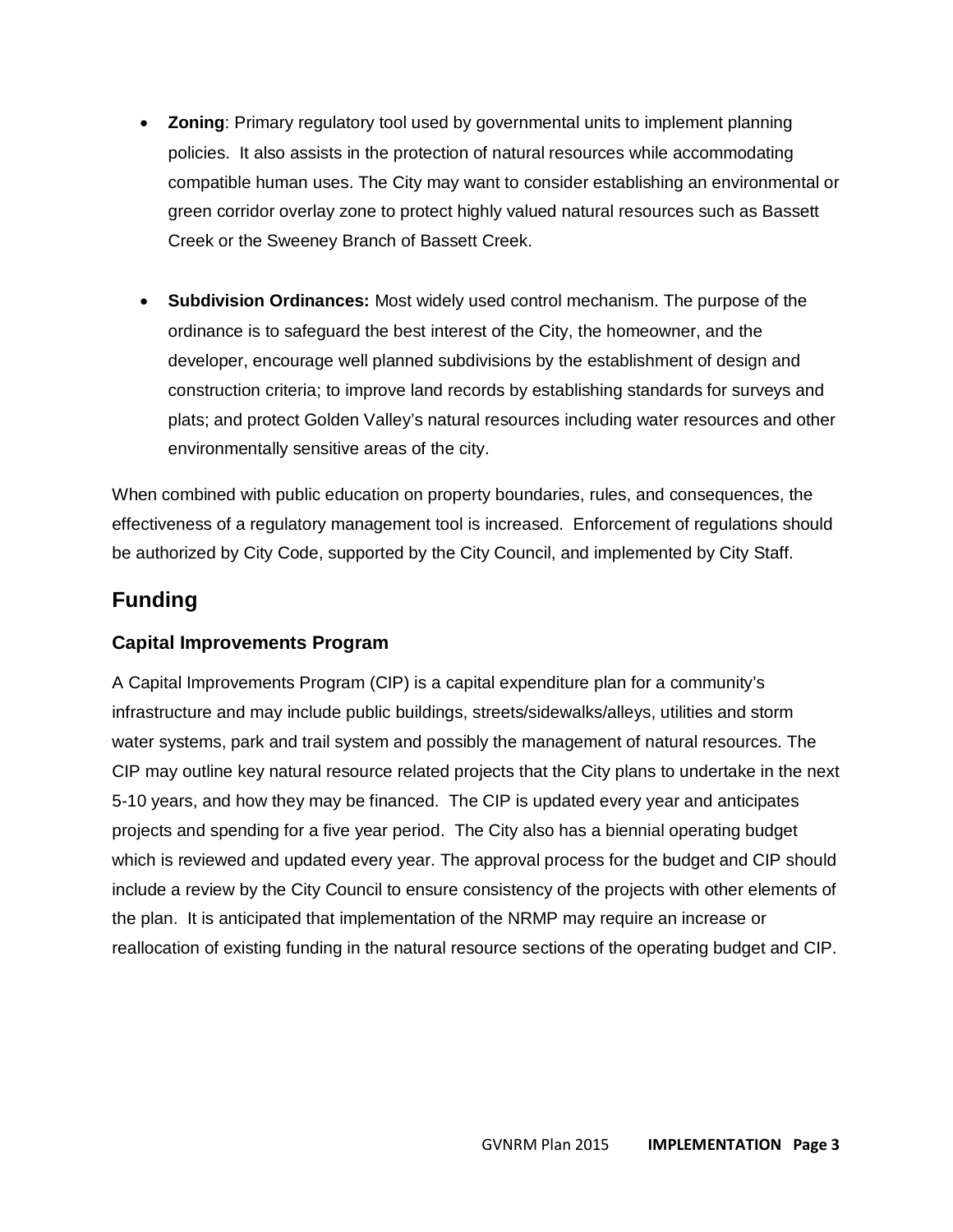#### **Park Dedication Fees**

The City has a park dedication fee that is required to be paid when developing or platting property in the City. Funds from the collection of these fees could be used for natural and amenity improvements in the nature areas.

#### **Grant Opportunities**

Grants provide an important source of funding for natural resources-related projects, and are offered by federal, state, and local agencies and organizations. While funding sources and requirements are relatively fluid over time, following is a list of potential sources of natural resource funding opportunities. The selected sources are those available in 2015, and are anticipated to remain as potential sources for the foreseeable future:

### **Agency:** *Minnesota Department of Natural Resources* **Program: Parks and Trails Legacy Grant Program**

**Purpose:** To provide grants to local units of government to support parks and trails of regional or statewide significance. Funding for this grant program is from the Parks and Trails Fund created by the Minnesota Legislature from the Clean Water, Land and Legacy Amendment.

**Eligible projects:** Include acquisition, development, improvement, and restoration of park and trail facilities of regional or statewide significance. Significance is determined by a regional setting, high quality opportunity and usage, sufficient length or connectivity to other trails, and within areas that currently lack sufficient trails. All park projects must meet requirements for perpetual outdoor recreational use.

**Level of assistance:** Grants are reimbursement based up to 100% of the total eligible project costs. Additional consideration in the selection process will be given to applicants that provide a non-state cash match.

**Park legacy priorities:** Priority for park project funding will be given to projects that address the priorities outlined in the *Parks and Trails Legacy plan*. Consideration will also be given to the design of the proposed project and existing park facilities. Project design should be compatible with the physical characteristics of the site, consistent with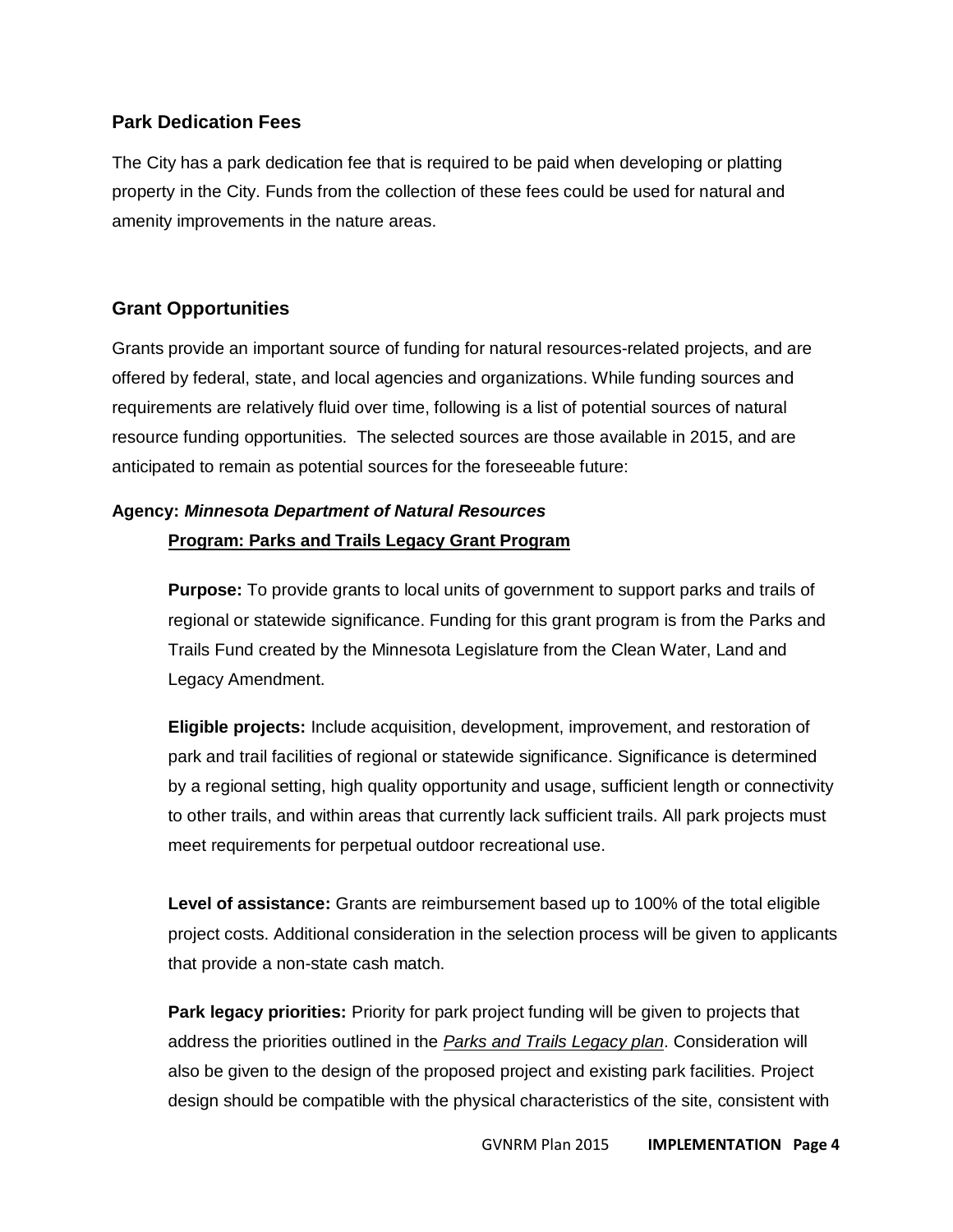generally accepted engineering and architectural design standards, in accordance with accessibility standards and minimize risk to the health and safety of users.

**How to apply:** Application are due in September annually. Grant application materials can be found through the programs website (http://dnr.state.mn.us/grants/recreation/pt\_legacy.html)

#### **Program: Conservation Partners Legacy Grant Program**

**Purpose:** The Conservation Partners Legacy Grant Program funds conservation projects that restore, enhance, or protect forests, wetlands, prairies, and habitat for fish, game, and wildlife in Minnesota. Funding for the CPL grant program is from the Outdoor Heritage Fund, created by the people of Minnesota.

**Eligible projects:** Include projects that restore, enhance, or protect natural resources. This program funds a wide variety of project types, provided they are focused on natural resources.

**Level of assistance:** The Minnesota Department of Natural Resources manages this reimbursable program to provide competitive matching grants from \$5,000 to \$400,000 to local, regional, state, and national nonprofit organizations, including government entities.

**How to apply:** There are typically two funding cycles, with the initial cycle receiving application in August and decision making by the end of trhe calendar year. A second round is dependent upon availability for resources following the initial round of selection. The City is within the Metro grant cycle. Information on the program is available through the program's website (http://dnr.state.mn.us/grants/habitat/cpl/index.html).

#### **Agency: Legislative-Citizen Commission on Minnesota Resources (LCCMR)**

#### **Program: Legislative-Citizen Commission on Minnesota Resources Grant**

**Purpose:** To provide grants to anyone with innovative ideas for environment and natural resources projects that could provide multiple ecological and other public benefits. Funding for this grant program is from the State of Minnesota Environment and Natural Resources Trust Fund.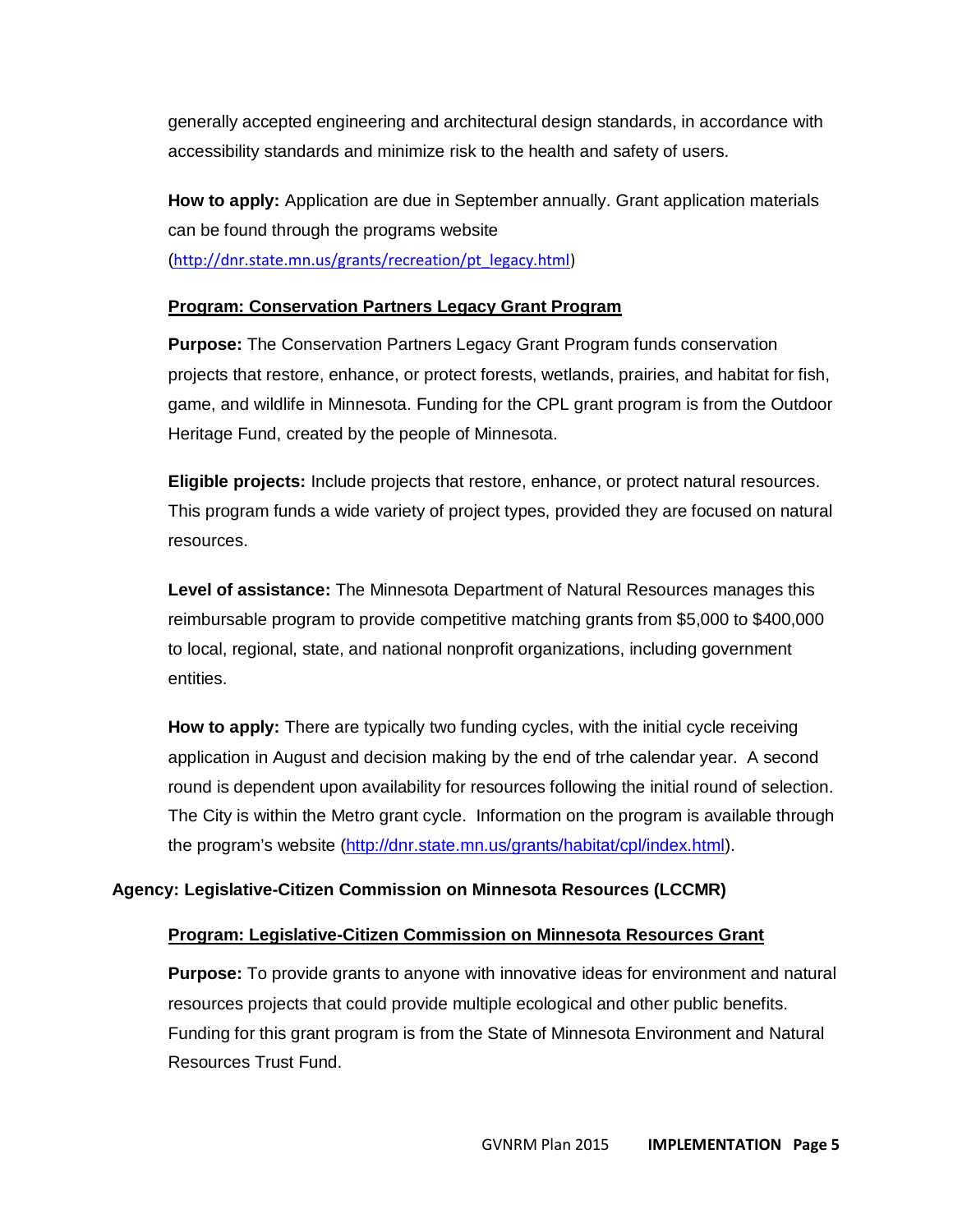**Eligible projects:** foundational natural resources data and information, water resources, environmental education, aquatic and terrestrial invasive species, air quality, climate change, and renewable energy, methods to protect or restore land, water, and habitat

**Level of assistance:** The program has no specified minimum or maximum funding requests, but does tend to fund based off of innovation, environmental importance of the project, and eligibility under competing programs.

**How to apply:** The Request for Applications is usually initiated on the first of January of each year, and are typically due in May of the same year. Grant application materials can be found on the program's website (http://www.lccmr.leg.mn/)

#### *Agency: Hennepin County*

#### **Program: Natural Resources Grant**

- **Purpose:** To provide grant assistance to landowners, local governments and organizations for projects to preserve and restore critical corridors and wildlife habitat, reduce soil erosion and improve water quality.
- **Eligible applicants:** Hennepin County individual landowners, non-profit and nongovernmental organizations, local government agencies, and businesses.
- **Eligible project examples:** Projects that implement Best Management Practices (BMPs) to restore native vegetation, reseed pastures, stabilize stream banks, restore wetlands, reduce soil erosion, reduce stormwater runoff volume, and/or increase infiltration, install grass waterways, install vegetated filter strips, construct rain gardens.
- **Level of assistance:** Up to \$50,000. Maximum cost-share is 75% of total eligible project cost. Applicant is responsible for 25% of the cost of project installation. Contribution may be cash and/or in-kind contribution. Available funds may be available as a match for projects where Hennepin County is a partner.
- **How to apply:** Information, funding schedule and grant application materials can be found on the County website (http://www.hennepin.us/residents/environment/naturalresources-funding)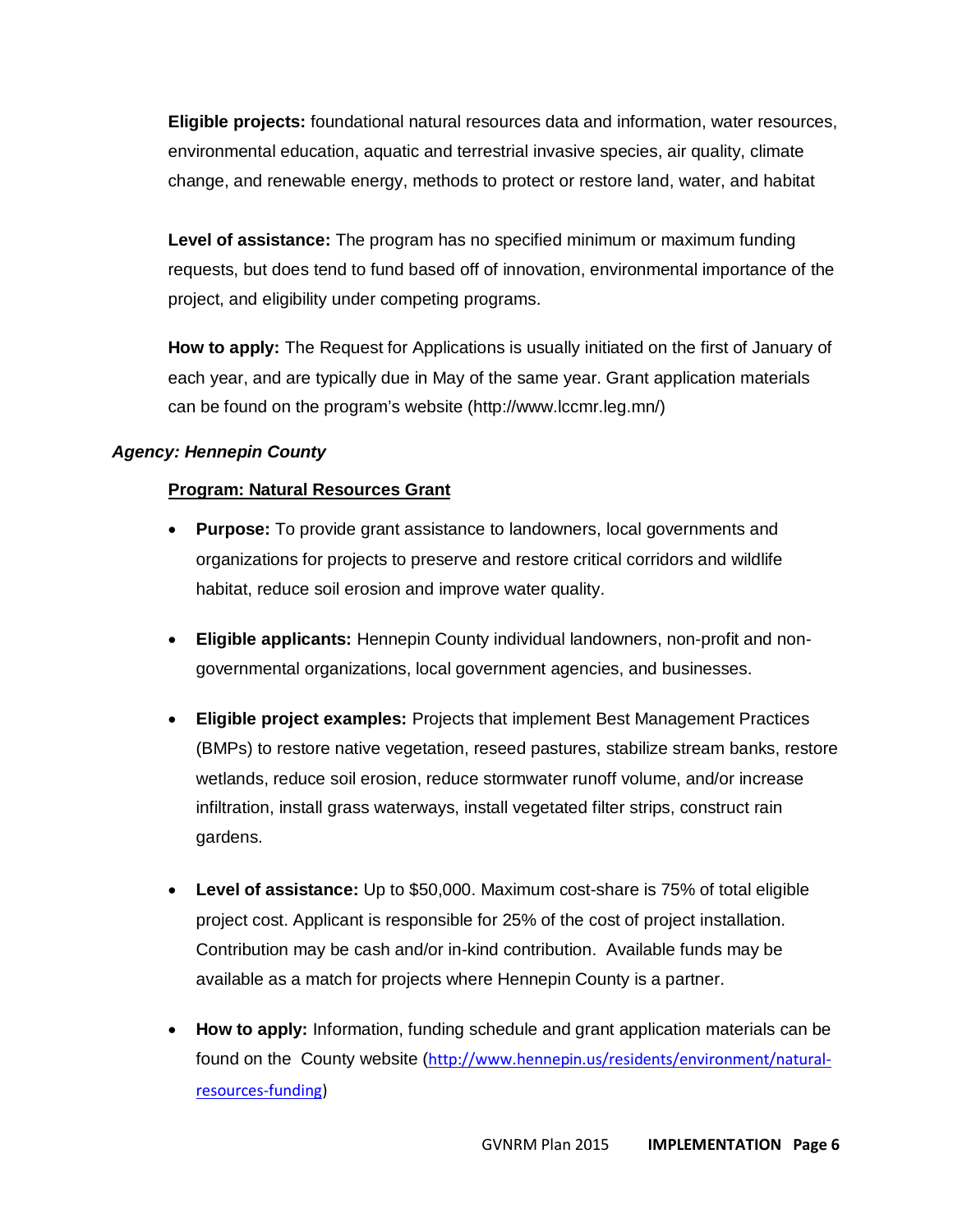#### **Inter-Governmental Cooperation**

One of the key Natural Resource Management Plan implementation programs is Golden Valley's cooperation with others including federal, state, and local agencies, non-profit organizations, and adjacent local governments. The reason this is so important is because Natural Resources are not limited by jurisdictional boundaries. Planning and management issues often have regional implications that impact several jurisdictions. Coordination agreements and cooperative decisions must be made to effectively implement the City's Natural Resources Management Plan as well as to help other jurisdictions attain their goals and policies. Key partners include adjacent cities, Minneapolis Park and Recreation Board, Three Rivers Park District, Hennepin County, MnDOT, Robbinsdale and Hopkins School Districts, Perpich Center for Arts Education, Metropolitan Council

### **Action Items**

A final step in the Natural Resources Management planning process is to set priorities for general and specific management strategies for the City's natural resources and specific Nature Areas to achieve its vision, goals, objectives and policies. Just as distinct policies can speak to a given goal, a community can select a range of action items or steps consistent with its policies – to achieve any of its goals. Reaching an understanding of which should be given the highest priority and a given timeframe is a key step in implementing the Natural Resources Management Plan.

Table 6.1 summarizes a list of critical action items to implement the Plan's policies. The action items have been assigned a priority rating of high, medium, or low and assigned a completion timeline in terms of short, medium, or long timeframe that the City should undertake to implement the Plan. Also included are action items that will need to be acted upon on an ongoing basis. The recommended action items may require substantial cooperation with other agencies, local governments, interest groups, homeowners, etc. In addition, other local government and agency priorities may affect the completion of these key actions in the time frames presented.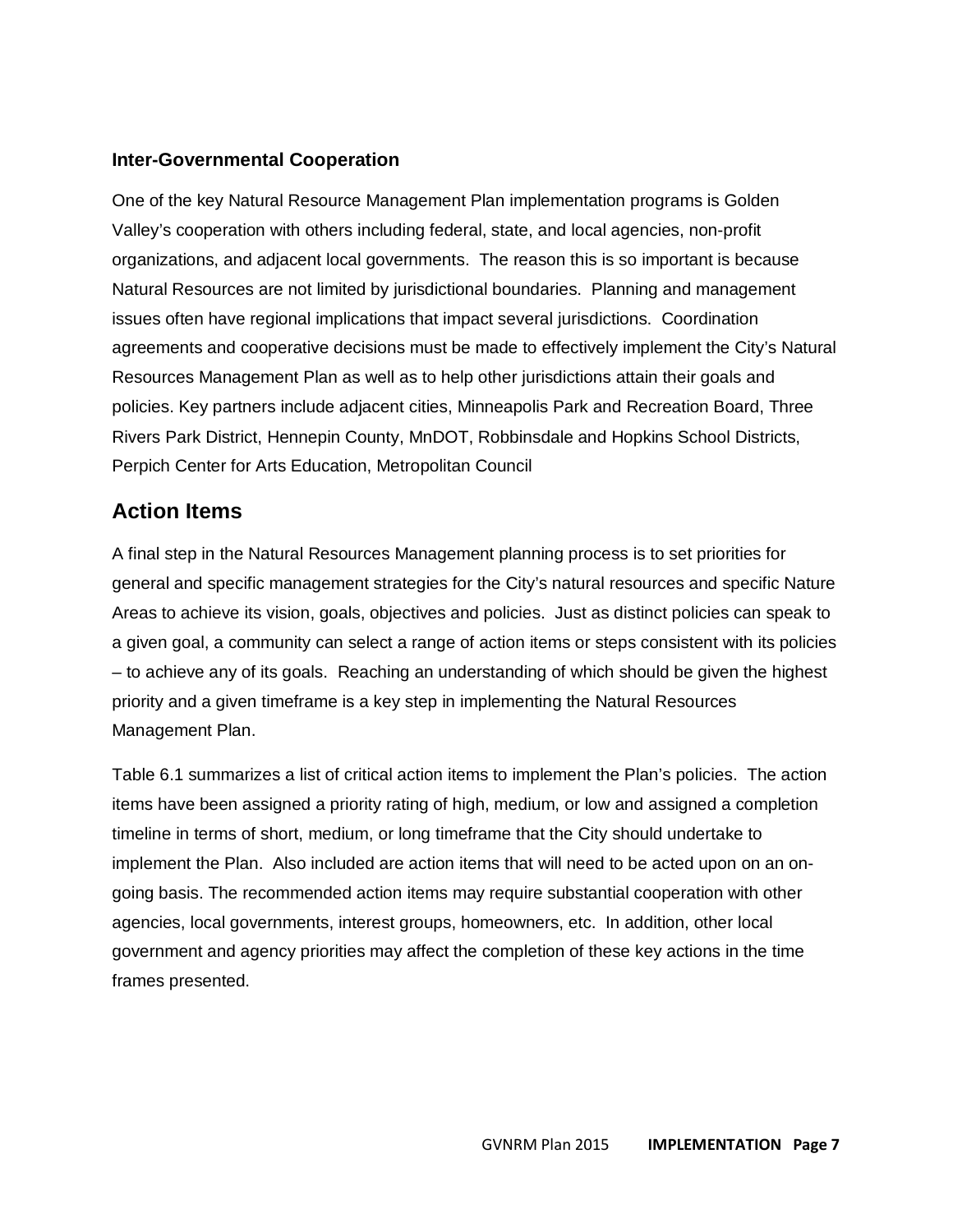| Table 6.1 Natural Resource Implementation Action Item Matrix (update based on indiv area plans in Ch.5)       |                 |                                             |                                              |                                          |              |                        |
|---------------------------------------------------------------------------------------------------------------|-----------------|---------------------------------------------|----------------------------------------------|------------------------------------------|--------------|------------------------|
|                                                                                                               | <b>Priority</b> | Short -<br><b>Term</b><br>$(1-5)$<br>Years) | Medium-<br><b>Term</b><br>$(6-10)$<br>Years) | Long-<br><b>Term</b><br>$(10+$<br>Years) | On-<br>going | <b>Est. Cost</b>       |
| <b>General Natural Resource Improvements</b>                                                                  |                 |                                             |                                              |                                          |              |                        |
| Address encroachment through<br>education, identification, and boundary<br>demarcation                        | High            | X                                           |                                              |                                          | X            | \$25,000               |
| Develop communication/education plan<br>with topics and schedule, deliver using<br>website & new technologies | High            | X                                           |                                              |                                          |              | \$25,000               |
| Market nature areas, and distinguish<br>them from active parks                                                | Medium          |                                             | X                                            |                                          | X            | \$10,000               |
| Expand certain nature areas through<br>agreement, easement, or acquisition as<br>opportunities arise          | Medium          |                                             | X                                            |                                          | X            | \$5,000 to<br>\$25,000 |
| Develop maintenance schedule for<br>nature areas and open spaces                                              | Medium          | X                                           |                                              |                                          |              | \$5,000                |
| Complete tree inventory in all nature<br>areas and open spaces                                                | Low             |                                             | X                                            |                                          |              | \$20,000               |
| <b>Adeline Nature Area</b>                                                                                    |                 |                                             |                                              |                                          |              |                        |
| Remove Buckthorn                                                                                              | High            | X                                           |                                              |                                          | X            | \$4,000                |
| Manage Woodland Health                                                                                        | Medium          |                                             | X                                            |                                          |              | \$5,000                |
| <b>Bassett Creek Nature Area</b>                                                                              |                 |                                             |                                              |                                          |              |                        |
| Remove/control buckthorn                                                                                      | High            | X                                           |                                              |                                          | X            | \$10,000               |
| Remove undesirable trees, establish<br>mixed age-class of oak trees                                           | Medium          |                                             | X                                            |                                          |              | \$10,000               |
| Regrade erosional channels along the<br>bluff and address concrete fill                                       | Medium          | X                                           |                                              |                                          |              | \$2,000                |
| Reestablish oak savanna                                                                                       | Low             |                                             |                                              |                                          |              | \$20,000               |
| <b>Briarwood Nature Area</b>                                                                                  |                 |                                             |                                              |                                          |              |                        |
| Remove buckthorn                                                                                              | High            | X                                           |                                              |                                          | X            | \$30,000               |
| Controlled burns, herbicide applications,<br>periodic reseeding                                               | High            | X                                           |                                              | X                                        |              | \$25,000               |
| Remove damaged trees, plant younger<br>and more diverse trees                                                 | Medium          |                                             | X                                            |                                          |              | \$10,000               |
| <b>General Mills Nature Preserve</b>                                                                          |                 |                                             |                                              |                                          |              |                        |
| Reed canary grass, purple loosestrife<br>control within wetland bank                                          | High            | X                                           |                                              |                                          | X            | \$35,000               |
| Controlled burns, herbicide applications,<br>periodic reseeding                                               | High            | X                                           |                                              |                                          |              | \$21,000               |
| Remove buckthorn                                                                                              | Low             | X                                           |                                              |                                          | X            | \$10,500               |
| Remove damaged trees, plant younger<br>and more diverse trees                                                 | Low             |                                             | X                                            |                                          |              | \$10,000               |
| <b>Golden Ridge Nature Area</b>                                                                               |                 |                                             |                                              |                                          |              |                        |
| Remove buckthorn                                                                                              | High            | X                                           |                                              |                                          | X            | \$8,000                |
| Maintain & plant younger conifers                                                                             | Medium          |                                             | X                                            |                                          |              | \$8,000                |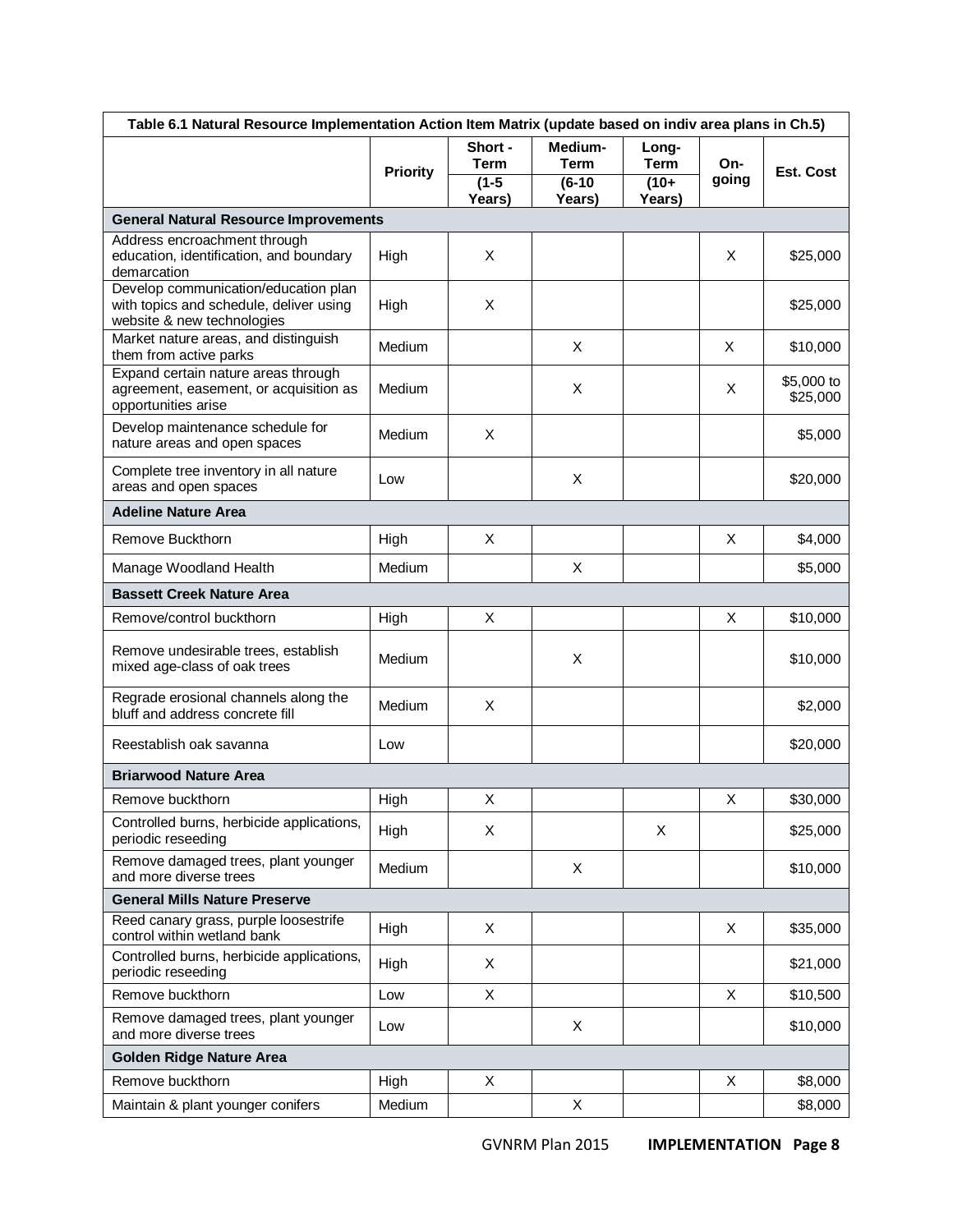| <b>Laurel Avenue Greenbelt</b>                                     |        |   |   |   |   |          |  |  |
|--------------------------------------------------------------------|--------|---|---|---|---|----------|--|--|
| Remove buckthorn                                                   | High   | X |   |   | X | \$8,000  |  |  |
| Tree Inventory                                                     | Low    |   | X |   |   | \$6,600  |  |  |
| <b>Mary Hills Nature Area</b>                                      |        |   |   |   |   |          |  |  |
| Remove buckthorn                                                   | High   | X |   |   | X | \$25,000 |  |  |
| Remove damaged trees, plant younger<br>and more diverse trees      | Medium |   | X |   |   | \$20,000 |  |  |
| Pennsylvania Woods Nature Area                                     |        |   |   |   |   |          |  |  |
| Remove buckthorn                                                   | High   | X |   |   | X | \$8,000  |  |  |
| Maintain maple-basswood community,<br>plant younger trees          | Medium |   |   | X |   | \$10,000 |  |  |
| <b>Rice Lake Nature Area</b>                                       |        |   |   |   |   |          |  |  |
| Bassett Creek bank stabilization                                   | High   |   | X |   | X | \$20,000 |  |  |
| Herbicide reed canary grass, cattails,<br>and purple loosestrife   | Medium | X |   |   | X | \$20,000 |  |  |
| Remove undesirable trees, establish<br>native woodland communities | Low    | X |   |   | X | \$10,000 |  |  |
| <b>Western Avenue Marsh</b>                                        |        |   |   |   |   |          |  |  |
| Remove undesirable trees, establish<br>native woodland communities | Medium |   | X |   |   | \$6,000  |  |  |
| Remove/control reed canary grass                                   | Medium |   | X |   |   | \$6,500  |  |  |

*Note: For total management acreage estimates per strategy, see Specific Nature Area Management Plans in Chapter 5 of this document.*

Table 6.2 summarizes a list of critical action items to implement the Plan's policies related to amenities. These are similarly important to the public value of the nature areas, but reflect the physical aspects of the user's experience, and less the ecological importance. Like the natural resource improvements, the amenity action items have been assigned a priority rating of high, medium, or low and assigned a completion timeline in terms of short, medium, or long timeframe that the City should undertake to implement the Plan. The majority of the major recommendations overlap the areas, and are part of a process to unify the management and use of the areas.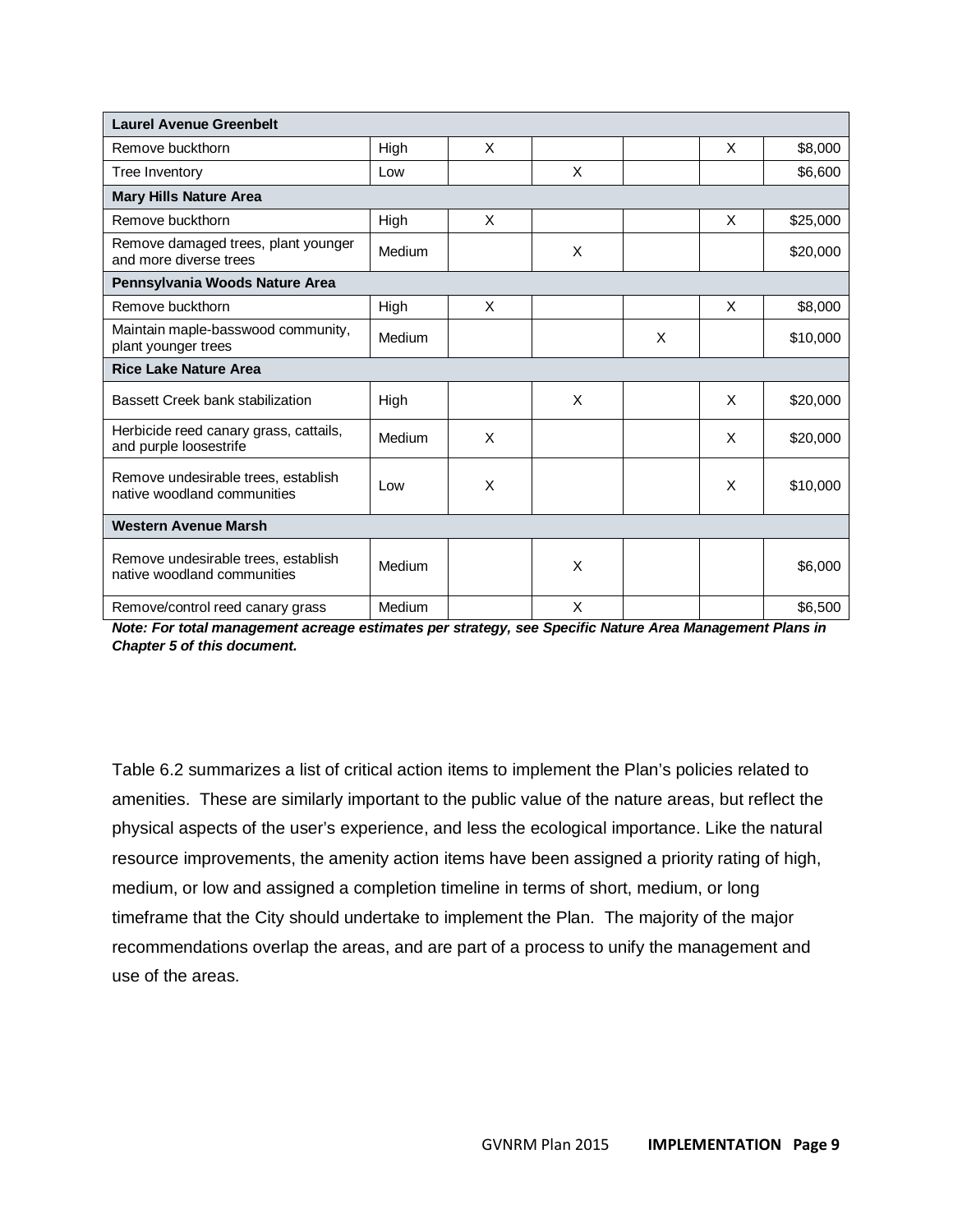| Table 6.2 Nature Area Amenity Improvement Action Item Matrix                                                 |          |                   |                 |              |       |           |  |
|--------------------------------------------------------------------------------------------------------------|----------|-------------------|-----------------|--------------|-------|-----------|--|
|                                                                                                              | Priority | Short -<br>Term   | Medium-<br>Term | Long-Term    | On-   | Est. Cost |  |
|                                                                                                              |          | $(1-5)$<br>Years) | (6-10 Years)    | $(10+Years)$ | going |           |  |
| <b>General Amenity Improvements</b>                                                                          |          |                   |                 |              |       |           |  |
| Standardize and Install Entrance<br>Signs throughout system                                                  | High     | X                 |                 |              | X     | \$100,000 |  |
| Complete sign and amenity design<br>guidelines                                                               | High     | X                 |                 |              |       |           |  |
| Install general wayfinding and<br>educational signage                                                        | Medium   |                   | X               |              |       |           |  |
| Install Trash/Recycling Receptacles                                                                          | Medium   | X                 |                 |              | X     | \$40,000  |  |
| Install Pet Waste Receptacles                                                                                | Low      |                   | X               |              | X     | \$20,000  |  |
| Complete field assessment of open<br>space parcels                                                           | Low      |                   | X               |              |       |           |  |
| <b>Specific Nature Area Recommendations</b>                                                                  |          |                   |                 |              |       |           |  |
| <b>Adeline Nature Area</b>                                                                                   |          |                   |                 |              |       |           |  |
| Install benches near entrance and at<br>dock                                                                 | Medium   |                   | X               |              |       | \$4,500   |  |
| Remove and maintain tree limbs<br>and shrubs obstructing views                                               | Medium   | X                 |                 |              | X     | \$1,000   |  |
| Install interpretive sign                                                                                    | Low      | X                 |                 |              |       | \$3,000   |  |
| Install post and cable barrier                                                                               | Low      |                   | X               |              |       |           |  |
| Install tunnel under the Union Pacific<br>railroad tracks                                                    | Low      |                   |                 | X            |       | \$500,000 |  |
| <b>Bassett Creek Nature Area</b>                                                                             |          |                   |                 |              |       |           |  |
| Reroute lower trail, pavement<br>improvements                                                                | High     | X                 |                 |              |       | \$70,000  |  |
| Install additional interpretive sign<br>along the creek                                                      | Medium   | X                 |                 |              |       | \$3,000   |  |
| Install new benches along the trail at<br>appropriate intervals or at key<br>viewpoints                      | Medium   |                   | X               |              |       | \$6,000   |  |
| <b>Briarwood Nature Area</b>                                                                                 |          |                   |                 |              |       |           |  |
| Obtain agreements, easements, or<br>complete land exchange to<br>formalize social trails for public<br>usage | High     |                   | X               |              |       | \$10,000  |  |
| Extend trail, possible pavement<br>improvements                                                              | High     |                   | X               |              |       | \$95,000  |  |
| Install benches at regular intervals<br>or at key viewpoints                                                 | Medium   |                   | X               |              |       | \$6,000   |  |
| Install additional interpretive signs<br>along trail                                                         | Low      | X                 |                 |              |       | \$6,000   |  |
| Identify and construct canoe access                                                                          | Low      |                   |                 | X            |       | \$5,000   |  |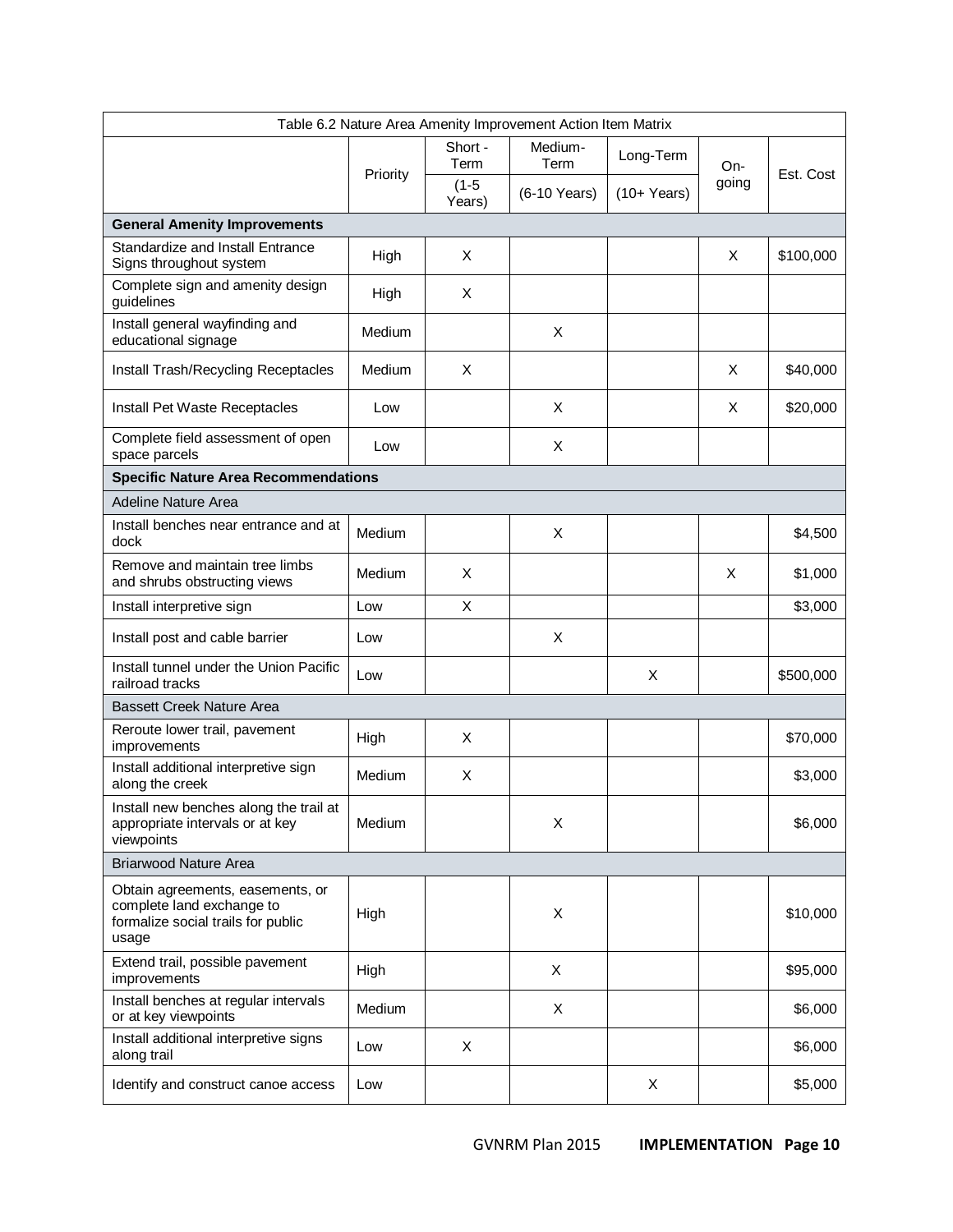| <b>General Mills Nature Preserve</b>                                                                             |        |   |   |   |          |  |  |
|------------------------------------------------------------------------------------------------------------------|--------|---|---|---|----------|--|--|
| Maintain trail system                                                                                            | Low    |   |   | X | \$5,000  |  |  |
| Golden Ridge Nature Area                                                                                         |        |   |   |   |          |  |  |
| Install interpretive sign along the trail<br>within the conifer plantation                                       | Low    |   | X |   | \$3,000  |  |  |
| Install new benches along two main<br>trails                                                                     | Low    |   | X |   | \$3,000  |  |  |
| Laurel Avenue Greenbelt                                                                                          |        |   |   |   |          |  |  |
| Install interpretive sign along trail at<br>key vantage points                                                   | Medium |   | X |   | \$9,000  |  |  |
| Install benches at entry and on deck<br>overlook                                                                 | Medium |   | X |   | \$12,000 |  |  |
| Natural surface trail development                                                                                | Low    |   |   | X | \$12,000 |  |  |
| Pavement improvements (6' wide<br>asphalt trail) revise 8 feet wide                                              | Low    |   |   | X | \$30,000 |  |  |
| Install canoe access for recreation<br>us of the ponds                                                           | Low    |   |   | X | \$10,000 |  |  |
| Mary Hills Nature Area                                                                                           |        |   |   |   |          |  |  |
| Collaborate on the Sochacki<br>Park/Mary Hills/Rice Lake Nature<br>Area plan                                     | High   | X |   |   | \$25,000 |  |  |
| Pennsylvania Woods Nature Area                                                                                   |        |   |   |   |          |  |  |
| Maintain culvert maintenance<br>access                                                                           | High   | X |   |   | \$8,000  |  |  |
| Install 2 types of educational signs                                                                             | Medium | X |   |   | \$6,000  |  |  |
| Install new benches along the trail at<br>regular intervals or at key viewpoints                                 | Medium |   | X |   | \$6,000  |  |  |
| <b>Rice Lake Nature Area</b>                                                                                     |        |   |   |   |          |  |  |
| Collaborate on the Sochacki<br>Park/Mary Hills/Rice Lake Nature<br>Area plan                                     | High   | X |   |   | \$25,000 |  |  |
| Evaluate stability of Bassett Creek<br>span, resurface natural surface<br>trails, repair/replace dock transition | High   |   | X |   | \$30,000 |  |  |
| Install new benches at entry and on<br>deck overlook                                                             | Medium |   | X |   | \$2,000  |  |  |
| Install interpretive sign                                                                                        | Medium |   |   | X | \$3,000  |  |  |
| Consider canoe access                                                                                            | Low    |   |   | X | \$5,000  |  |  |
| Western Avenue Marsh                                                                                             |        |   |   |   |          |  |  |
| Extend new trail, pavement<br>improvements (6' wide asphalt) 8<br>feet wide                                      | Medium |   |   | X | \$50,000 |  |  |
| Install interpretive sign                                                                                        | Medium |   |   | X | \$3,000  |  |  |
| Install new benches at entry and on<br>deck overlook                                                             | Low    |   |   | X | \$3,000  |  |  |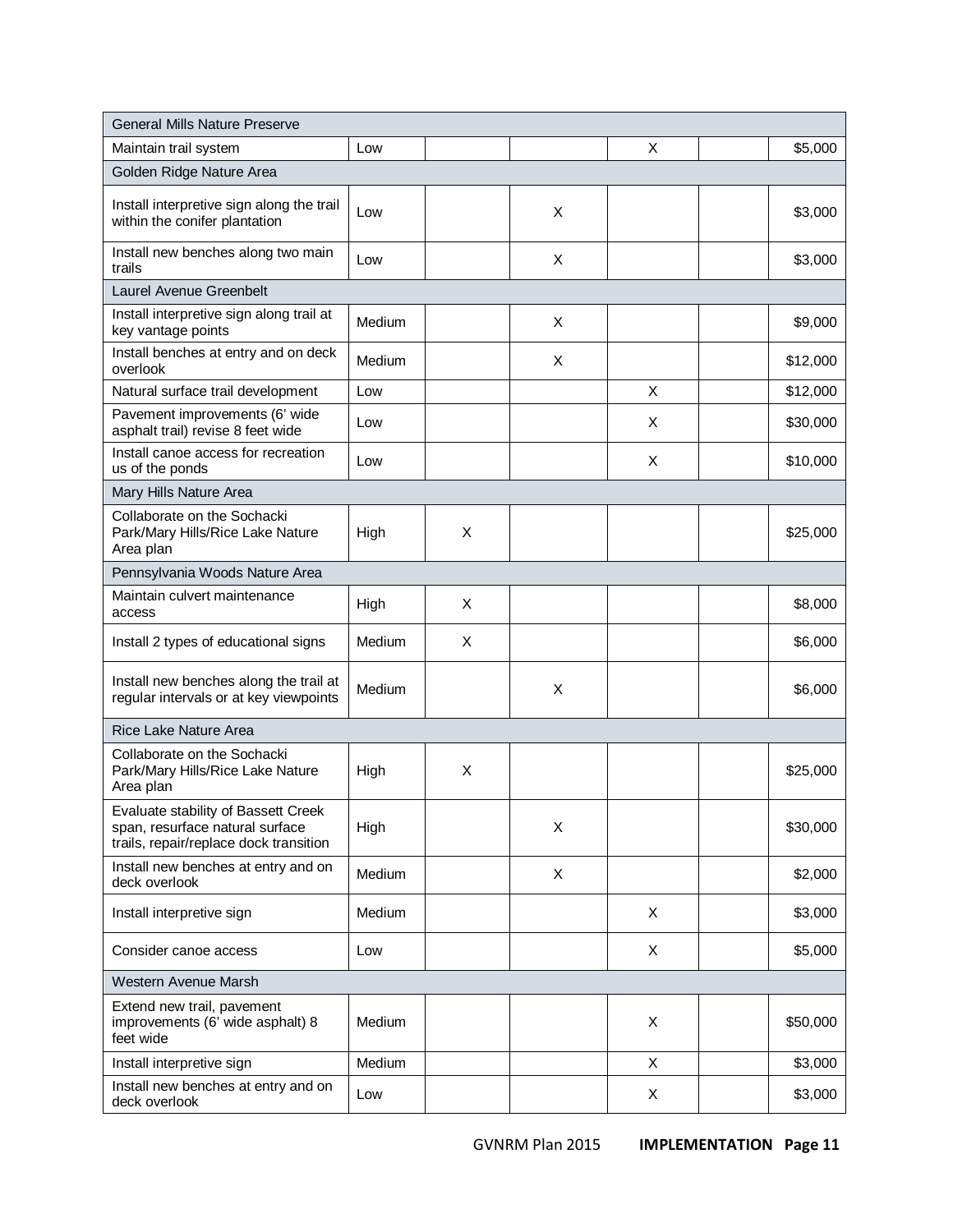## **Adaptive Management Success Criteria**

Implementation of natural resource adaptive management is typically defined as successful if progress is made toward achieving its goals through a "learning-based" or adaptive decision making process. Recognizing success in an adaptive management approach are based on four criteria (See Figure 6.1):

- Stakeholders are actively involved and committed to the process.
- Progress is made toward achieving management objectives.
- Results from monitoring and assessment are used to adjust and improve management decisions.
- Implementation is consistent with applicable laws.



Figure 6.1 Adaptive Management Success Model

Source: DOI